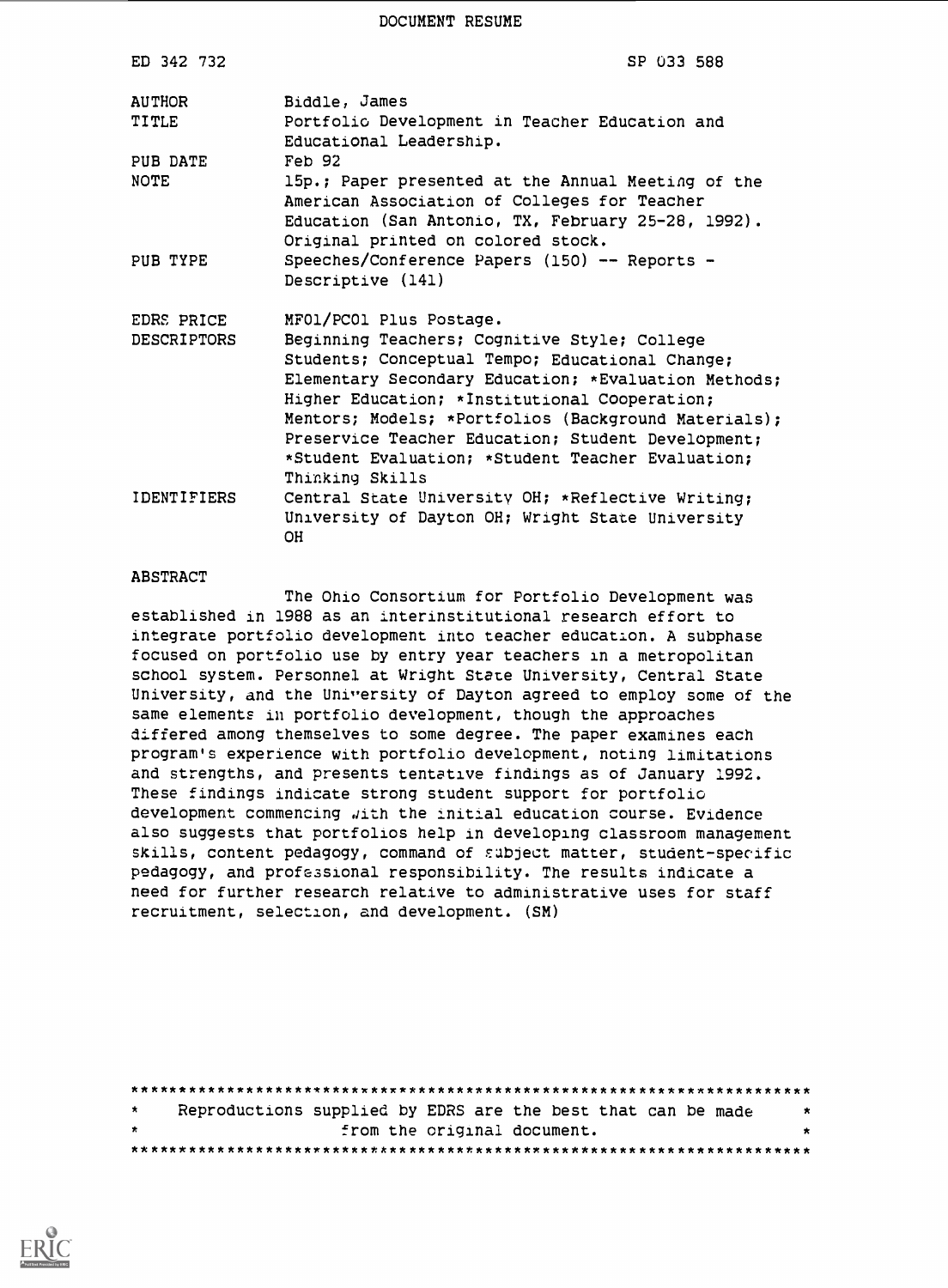# PORTFOLIO DEVELOPMENT IN

## TEACHER EDUCATION AND

## EDUCATIONAL LEADERSHIP

Paper Presented At:

American Association of Colleges for Teacher Education

San Antonio, Texas

February 1992

BY: JAMES BIDDLE, PH.D. ASSISTANT PROFESSOR, DEPARTMENT OF EDUCATION UNIVERSITY OF DAYTON DAYTON, OHIO

**BEST COPY AVAILABLE** 

 $\mathcal{Z}$  and  $\mathcal{Z}$ 

U.S. DEPARTMENT OE EDUCATION Office of Educational Research and Improvement EDUCATIONAL RESOURCES INFORMATION CENTER (ERICA

- This document has been reproduced as<br>received from the persun or organization<br>originaling it
- Minor changes have been made to .mprove ,eproduction Quality
- Points of view or opinions stated in this docu<br>ment: do .not. necessarily .represent. official<br>OERI position or policy

"PERMISSION TO REPRODUCE THIS MATERIAL HAS BEEN GRANTED BY

TO THE EDUCATIONAL RESOURCES INFORMATION CENTER (ERIC)"

 $\mathbb{E} \mathcal{C} 33 588$ 

 $\boldsymbol{\alpha}$ 

෬

 $\sim$ 

 $\boldsymbol{\mathcal{N}}$ 4

 $\infty$ 

ED.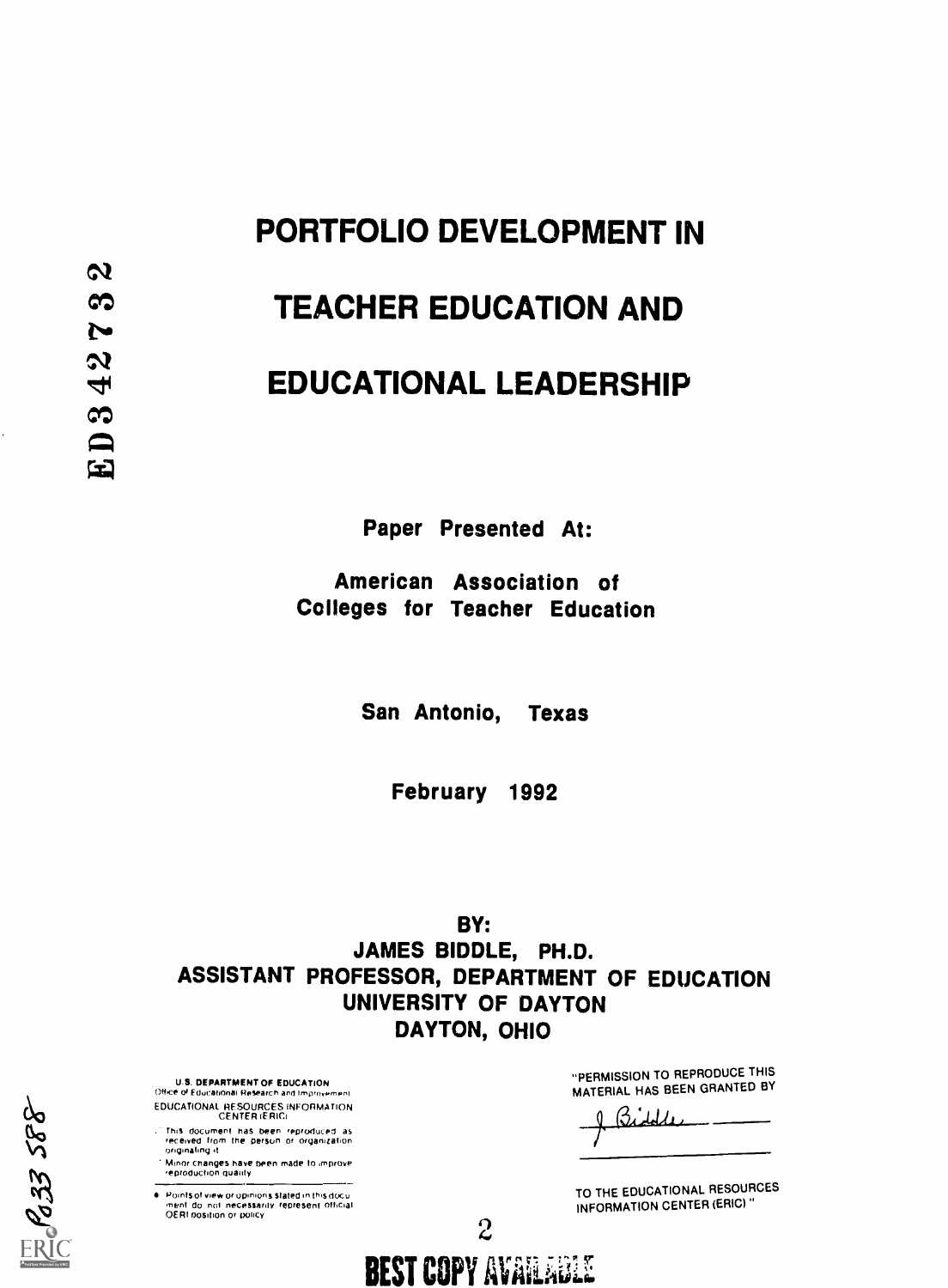#### **ABSTRACT**

The Ohio Consortium for Portfolio Development was established in 1988 as an interinstitutional research effort to integrate portfolio development into teacher education. In addition, a subphase focused on portfolio use by entry year teachers in a metropolitan school system. The three founding institutions are located in southwestern Ohio: Central State University, the University of Dayton, and Wright State University. Preliminary findings indicate strong student support for portfolio development commencing with the initial education course. Evidence also suggests portfolios help in developing classroom management skills, content pedagogy, command of subject matter, student-specific pedagogy and professional responsibility. The results suggest a need for further research relative to administrative uses for staff recruitment, selection, and development.

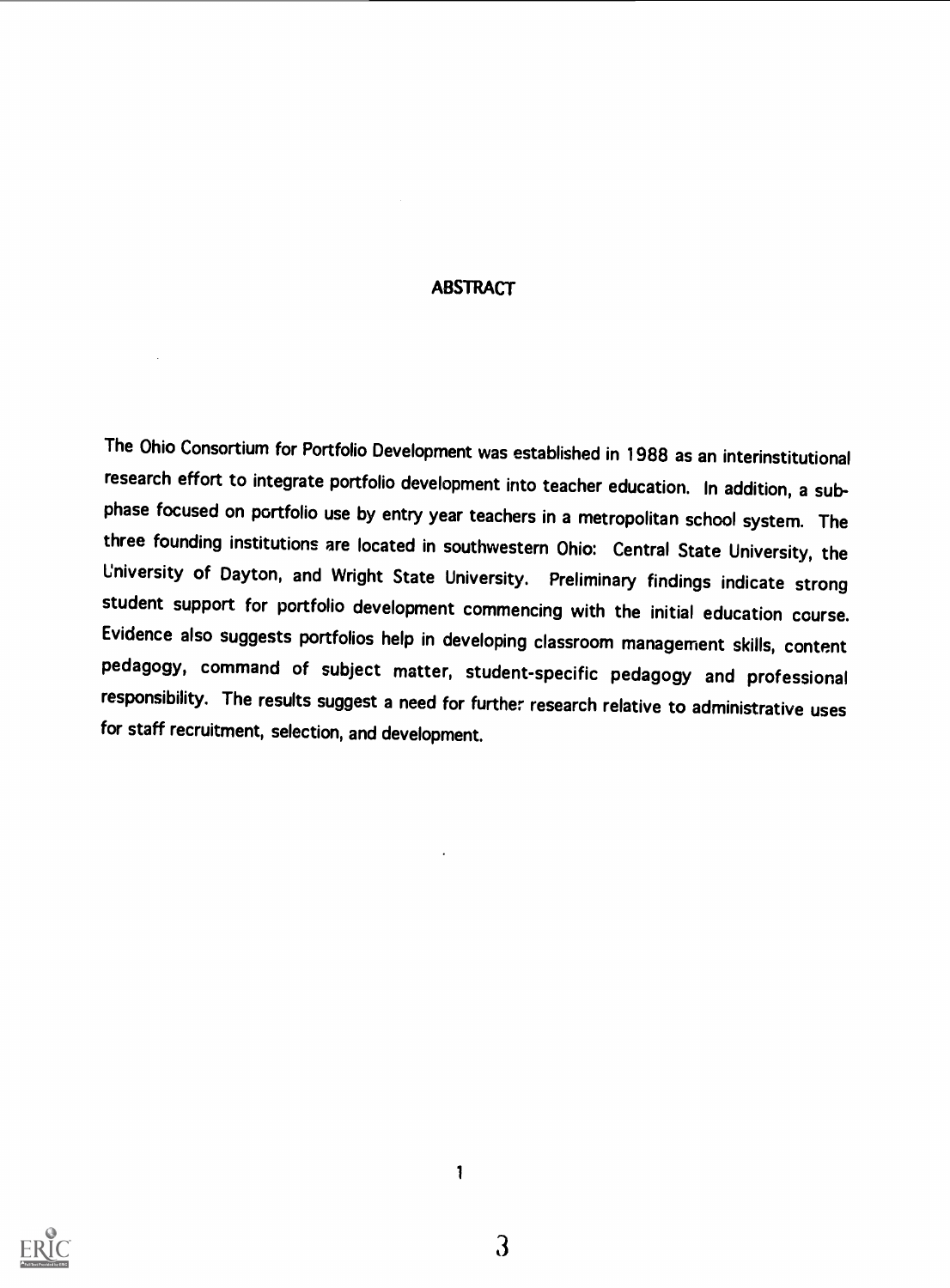## PORTFOLIO DEVELOPMENT IN TEACHER EDUCATION AND EDUCATIONAL LEADERSHIP

The Ohio Consortium for Portfolio Development (OCPD) was organized in response to an invitation by Lee Shulman, Director of Stanford University's Teacher Assessment Project (TAP). In 1987, three universities and one urban school system began collaborative efforts to examine the validity of alternative modes of teacher assessment especially regarding minority and/or nontraditional students. The participating universities present definite demographic diversity: Wright State, a young, metropolitan, largely commuter university, serves a sizeable population of Appalachian and handicapped students; Central State, a historically African-American university in a rural setting, serves both local students and those from the largest urban areas of the U.S.; and the University of Dayton, a well-established private institution, serves a proportionately smaller number of disadvantaged students.

### **PORTFOLIOS**

If nothing eise, the rhetoric of reform demands action if not achievement. Some, in accepting the demands for assessment and accountability as givens, search for new forms of documentation/evaluation. Competence must be documented even though it may not be defined; the form of progress must be demonstrated despite the elusiveness of its substance. Others recognize the gap between the practice of competence and the presentation of competence and search for a bridge. And still others believe that preservice teachers need to develop the skills and acquire the dispositions to analyze, synthesize, integrate, and critique values, beliefs, and practices related to teaching.

In the midst of this debate, the portfolio, a form of assessment used in a variety of professional programs (e.g. art, drama, commercial design, architecture) has caught the attention of state officials and educators. The term "portfolio" seems to have evolved from "a portable case for holding loose sheets of paper" (The American Heritage Dictionary), to a display case of selected contents, to a case for competence. However, "there remains an open question whether the portfolio idea has been tried and found wanting or has been wanted and found untried" (Bird, 1990, p. 241). Given the variety of processes, purposes, and functions



2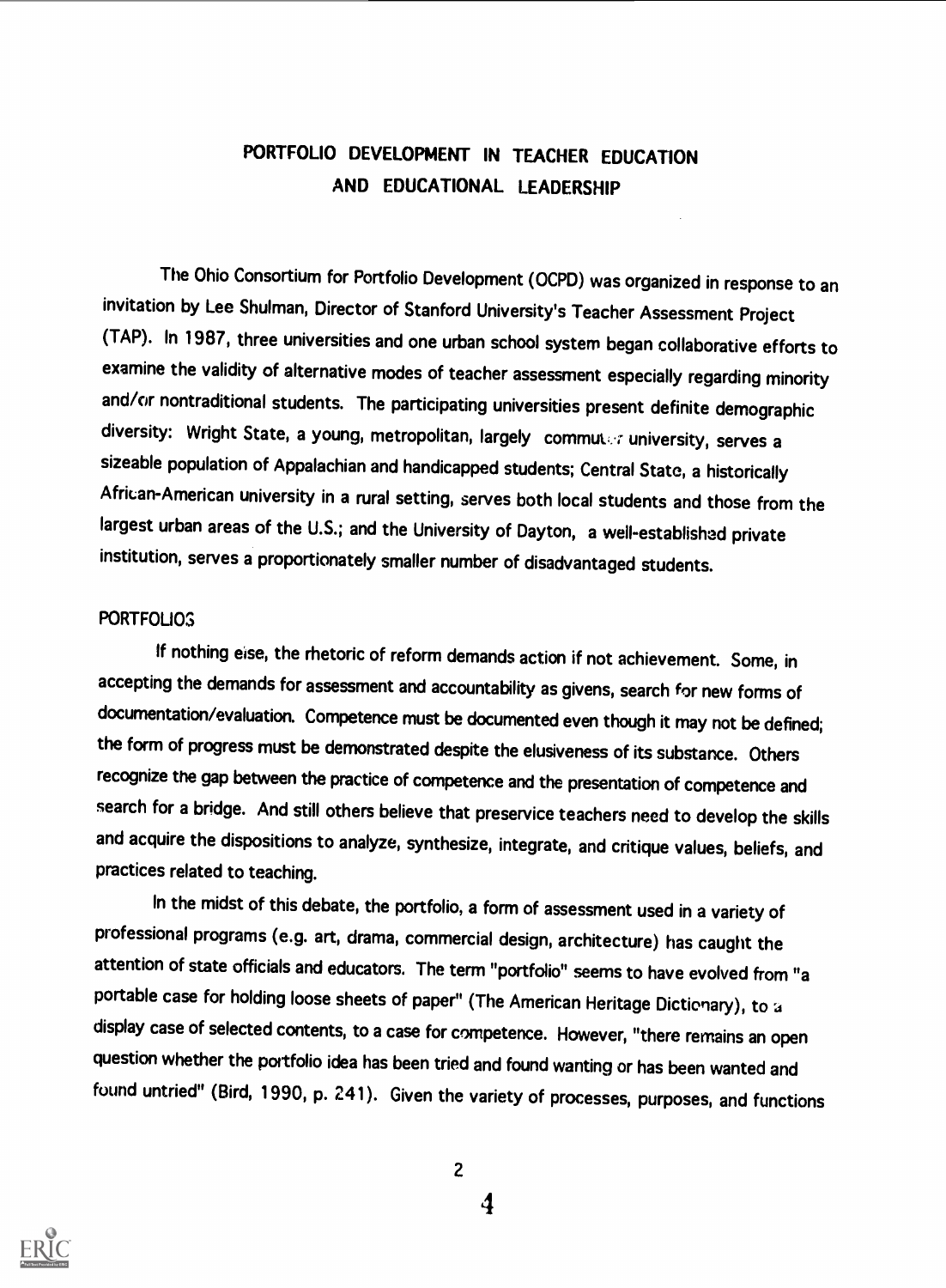among professional portfolios, one danger in organizing the "loose sheets of paper" and prescribing the types of displays to be included in this portable case is that the products will be "messy, time-consuming to construct, cumbersome to store, and costly to evaluate" (Wolf, 1991, p. 136).

Nonetheless, the members of OCPD believe that portfolios offer enough potential potency that they sought an appropriate image for the teacher's portfolio. As a process mechanism used to think through the connectedness of ideas, portfolios are not intended for use in assessing low level computational or reading skills of students. Rather, in the ideal, they are efficacious in examining how students put together more complex, higher order ideas ( Forrest,1990). Models ranging from the unreflective scrapbook to the reflective "work in process" approach, and then from the "best work" display to the comprehensive mega-cumulative file were reviewed, revised, and reconstructed. In the end, the three member institutions decided to investigate models which seemed to cohere with the thematic distinctives of each institution.

## CONSORTIUM MEMBERS

While personnel at all three universities agreed to employ some of the same elements, the form, structure, and content of their portfolios differ in several ways. Each of the three approaches used by the original OCPD university members has been assessed as to its limitations and strengths throughout the process, even though neither the University of Dayton nor Central State University has had any students complete the full program as yet. What follows are the descriptions of each program and tentative findings as of January 1992.

## CENTRAL STATE UNIVERSITY MODEL

Central State University, a state-assisted undergraduate institution with a predominantly African-American enrollment of 2,890 students, is located about 15 miles from Dayton in a rural area near Wilberforce, Ohio. Beginning in the Fall Quarter of 1988, portfolio development was instituted as an experimental project in the entry level Educational Foundations course. Thirty-five students were initially enrolled and they produced the CSU's first set of portfolios.

In general, the Central State portfolios are more informal in structure. Five activities in the education course related to portfolio development and reflection about teaching:

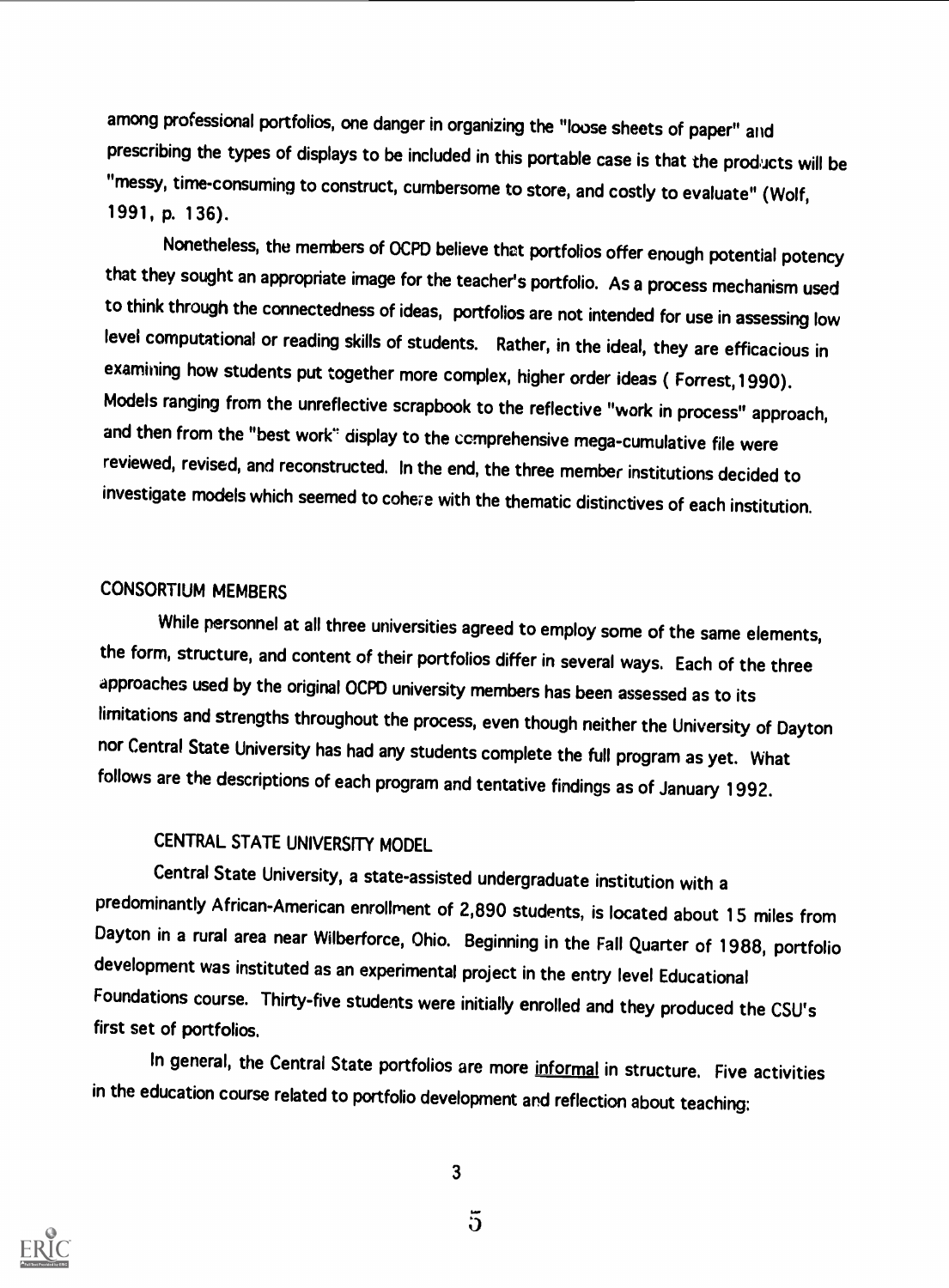- 1. Orientation to and discussions of the five categories (professional responsibility, command of subject matter, content specific pedagogy, classroom organization and management, and student specific pedagogy) combined with directions for planning and developing portfolios;
- 2. Textbook Analy: five 'project task sheets' directed toward textbook studies and assigned activities in response to critical questions on teacher competence;
- 3. Small Discussion Groups: requiring reports on teacher competence topics;
- 4. Library Research: an assignment requiring students to be acquainted with journa!s in education and to examine and critique the five categories;
- 5. Portfolio Party: an informal relaxed event to promote a spirit of inquiry and community, to permit opportunity for sharing personal and professional goals, and to prompt interaction among the students and instructor.

While students' reactions to these activities were stimulating and thought provoking, they tended to suggest that many students were motivated by extrinsic rewards in the production of portfolios: "availability of a portfolio to present at an interview for a teaching position" is one viewpoint that was frequently reported. A summary view of the CSU portfolio experience includes the following:

## Limitations: 1. Only two faculty members have been involved in the study thus far.

- 2. The study began with a small pilot group of students in their first year of college and first teacher education course:
	- A Results ("product") for graduating seniors not available for four years.
	- B. No structured interim mentoring after the first experience.
	- C. No assurance that the pilot group will stay together as a cohort group throughout their program of study.
- Strengths: 1. A "Portfolio Party" mechanism was created to help students exchange ideas and was enthusiastically borrowed by the other two universities as a viable strategy.
	- 2. A type of closure will be achieved in the portfolio development process by the planned linking of the first year course (EDI 51) to the capstone course (ED 440) which will be taught by the same faculty member starting in 1991-92.

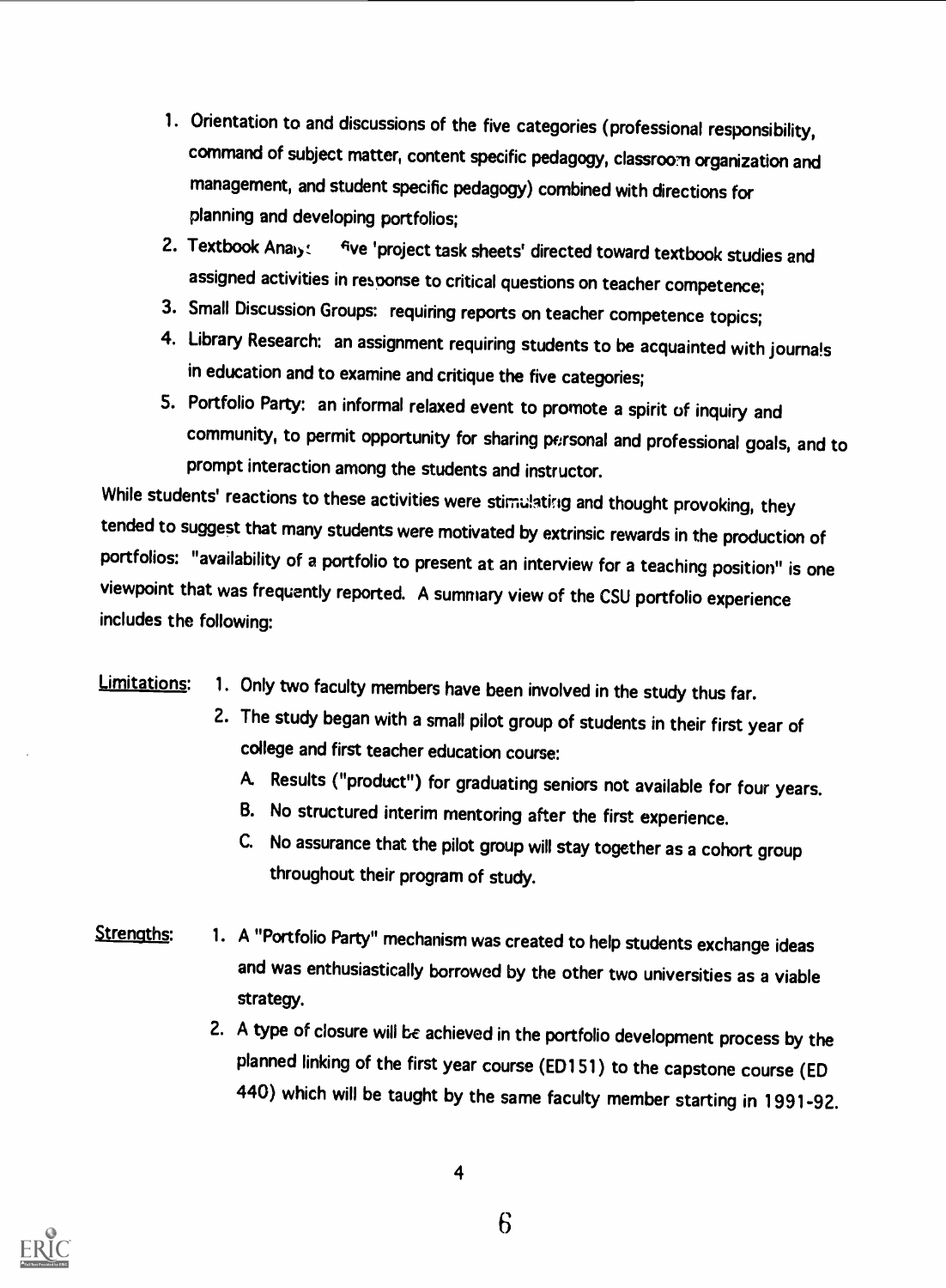What remains as a research and curriculum thrust is a continued effort to improve the model and to make portfolio development a requirement for all students in teacher education. Upper division students in teacher education who were not afforded the portfolio experience continue to make inquiries about portfolio production. The Coordinator of the Special Education Program has instituted portfolio development as a project requirement in all courses.

### UNIVERSITY OF DAYTON MODEL

The University of Dayton is a private Catholic University enrolling approximately 10,000 undergraduate and graduate students. In 1988, the University instituted an experimental program integrating CORE, a special interdisciplinary general education program, with foundations of education courses. Twenty-three first-year Elementary Education students were enrolled in the experimental program. These students were asked to develop portfolios, not as a course requirement nor as an "end-product" but as another means of interplay between students and faculty.

Students were assigned an advisor/mentor who met with each student during the second and third years to review the content and organization of their portfolios and to assess their progress toward reaching the Teacher Education Department's theme of "Teacher as Reflective Decision Maker in a Pluralistic Democracy." The portfolios included a wide array of material that made sense for the students. Using a Constructionist approach, UD's portfolio process did not stress a formal document as much as a process of engaging in activities and constructing meanings based on students' own emerging understanding of the personal and professional dimension of teaching. Beginning teacher education students were told that portfolios are used to assess their progress toward becoming a reflective decision maker and as a vehicle for reflecting on the purposes and means of education. Furthermore, the students were told that their portfolios would be used as a text in the required capstone education course Philosophy of Education to explore the nature of knowledge and the interrelations that occur in the teaching and learning process. (Eighteen of the original twenty-three students are taking this course, Winter 1992).

Limitations: 1. The prime initial faculty participant moved into central administration at the start of the third year of the pilot group.



5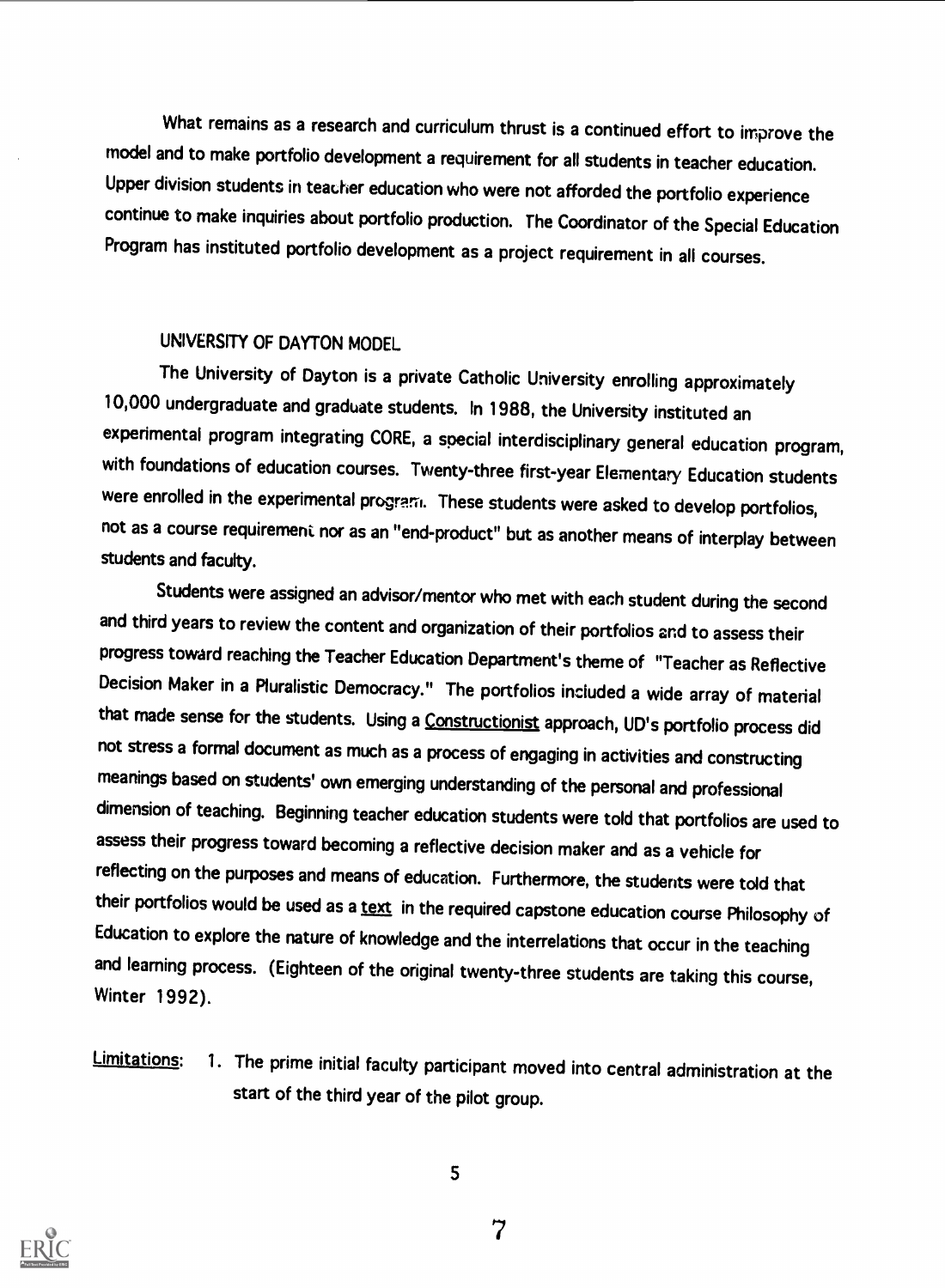- 2. The pilot was initiated with only a small group of students, all of whom were in their first year of Teacher Education:
	- A. Results ("product") for graduating seniors are not available until the end of the fourth year of the project.
	- B. No structured interim mentoring after the first-year experience.
	- C. Students not together as a cohort group during the third year.
- Strengths: 1. As of 1990-91, three additional faculty members are involved.
	- 2. A central administrator (Associate Provost) is now knowledgeable and experienced about the portfolio project. (He is currently teaching the Philosophy of Education course for the initial group.)

Initially, students seemed most interested in the portfolio products as providing them an advantage in applying for a teaching position., However, the discussions between students and mentors about the portfolios have resulted in significant dialogues about the student's work and its relationship to the categories suggested for the organization of the portfolios. For example, one student had written a paper for an English course on metaphors used in Martin Luther King Jr.'s "I Had a Dream" speech. She reflected that her paper could fit two categories: her command of subject matter and her awareness  $\gamma$ f the teacher's professional responsibility to various ethnic and minority groups. On the other hand, there were instances in which students failed to see relationships between the categories or between the categories and their present work and career plans.

Two other noteworthy results are that students not enrolled in the experimental program have heard about the project and have requested help in developing their own portfolios. Faculty not engaged in the program but who serve as mentors/advisors (including faculty in Arts and Sciences) have begun to inquire about the possibility of using portfolios.

## WRIGHT STATE UNIVERSITY MODEL

Wright State University is a state-supported institution with an enrollment of approximately 17,000 graduate and undergraduate students. The students range in age from 18 to 60 (with the majority being 20-29 years of age) and are predominantly European-American, middle class commuter students. The Wright State portfolio process is relatively formative in nature; the theme of their program is "Teacher as Problem Solver and Developing

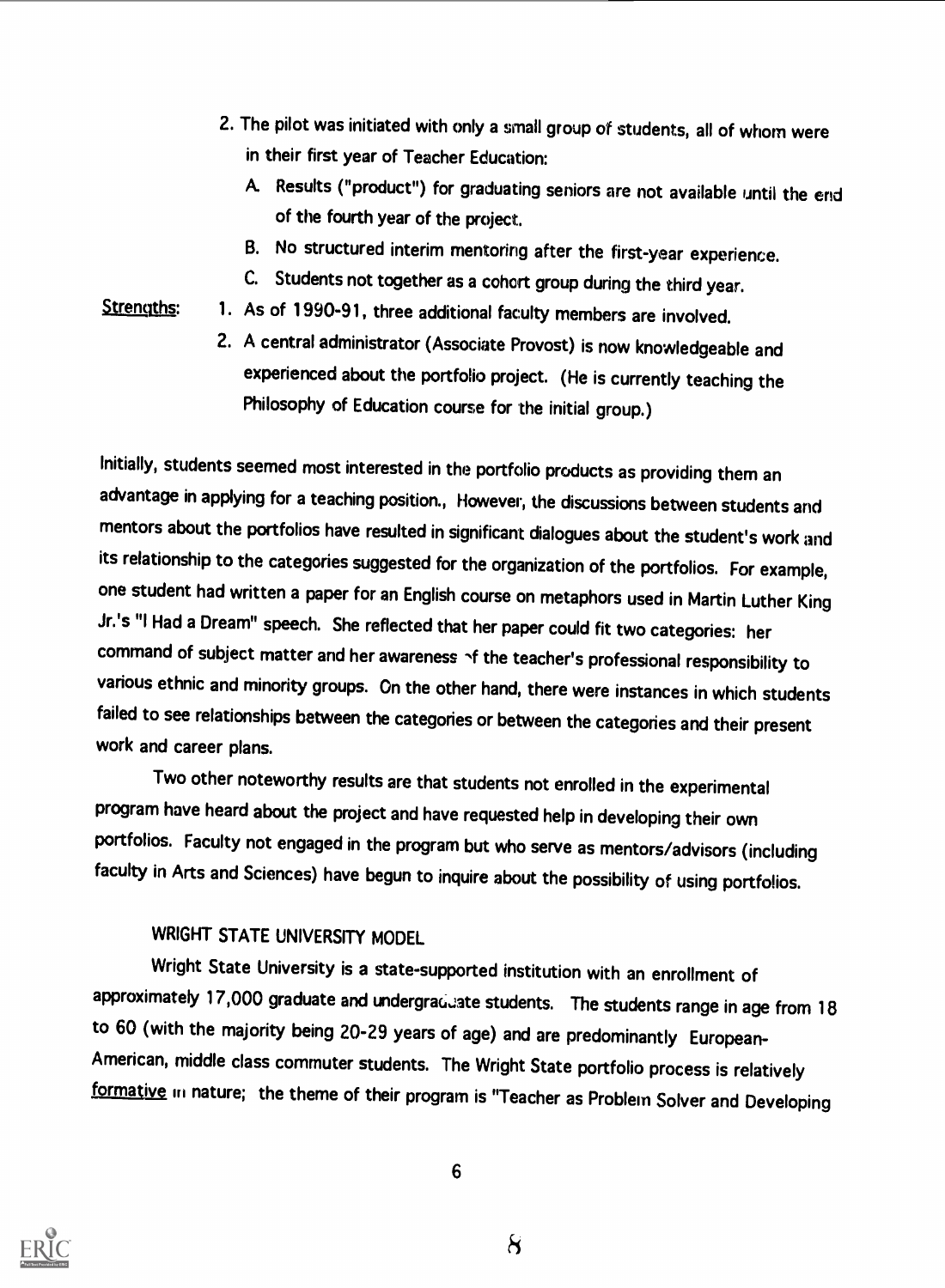Professional." Students are expected to aggregate a number of papers that reflect the requirements of the faculty and to produce a document that has a certain practical as well as intellectual appeal. The practical dimension focuses on using the portfolio as a tool for 'ise in interviews with prospective employers to demonstrate what types of experiences they have had in their preservice preparation. Students are also expected to use the portfolio as a vehicle for self-assessment, specifically understanding their personal strengths and weakness. The rationale for the portfolio assignment provided for students suggests the technical focus as evidenced by the language of competence and accountability.

As a future educator you will be asked to demonstrate your talents and skills first, in<br>searching for a teaching position, and then as a year-end evaluation once you have been<br>hired. The portfolio has become a valuable to

Portfolio development began at Wright State in the fall of 1988 as a department-wide endeavor. The two areas in which it was formally introduced were:

- 1. Phase I-Foundations of Education: the introductory education course.
- 2. Phase III-Practicum: students complete student teaching and take their last education course, "The Teacher in School and Society". In this course the portfolio is employed as an assessment tool for the students.

The portfolio construction was assigned as a class requirement and received a  $r$   $\delta$   $\delta$   $\delta$   $\delta$   $\delta$ of 10 to 30 percent of the total course grade. A mini-lecture introduced the project in each class and prepared written materials explained the procedure. Explanations on the handout were explicit (e.g., use of a three ringed binder, put your name on the cover, include reflective statements and organize the content around Shulman's five elements). Students were encouraged to include photos and tapes as well as work with assignments from other courses. Professors stressed the necessity for individual creativity. Portfolio questions and discussion occurred routinely throughout the two terms. The quality of portfolio products improved as samples became available and the university supervisors completed training in portfolio construction.

At the end of each quarter the portfolios received a "mentor review" with the evaluation



 $\overline{7}$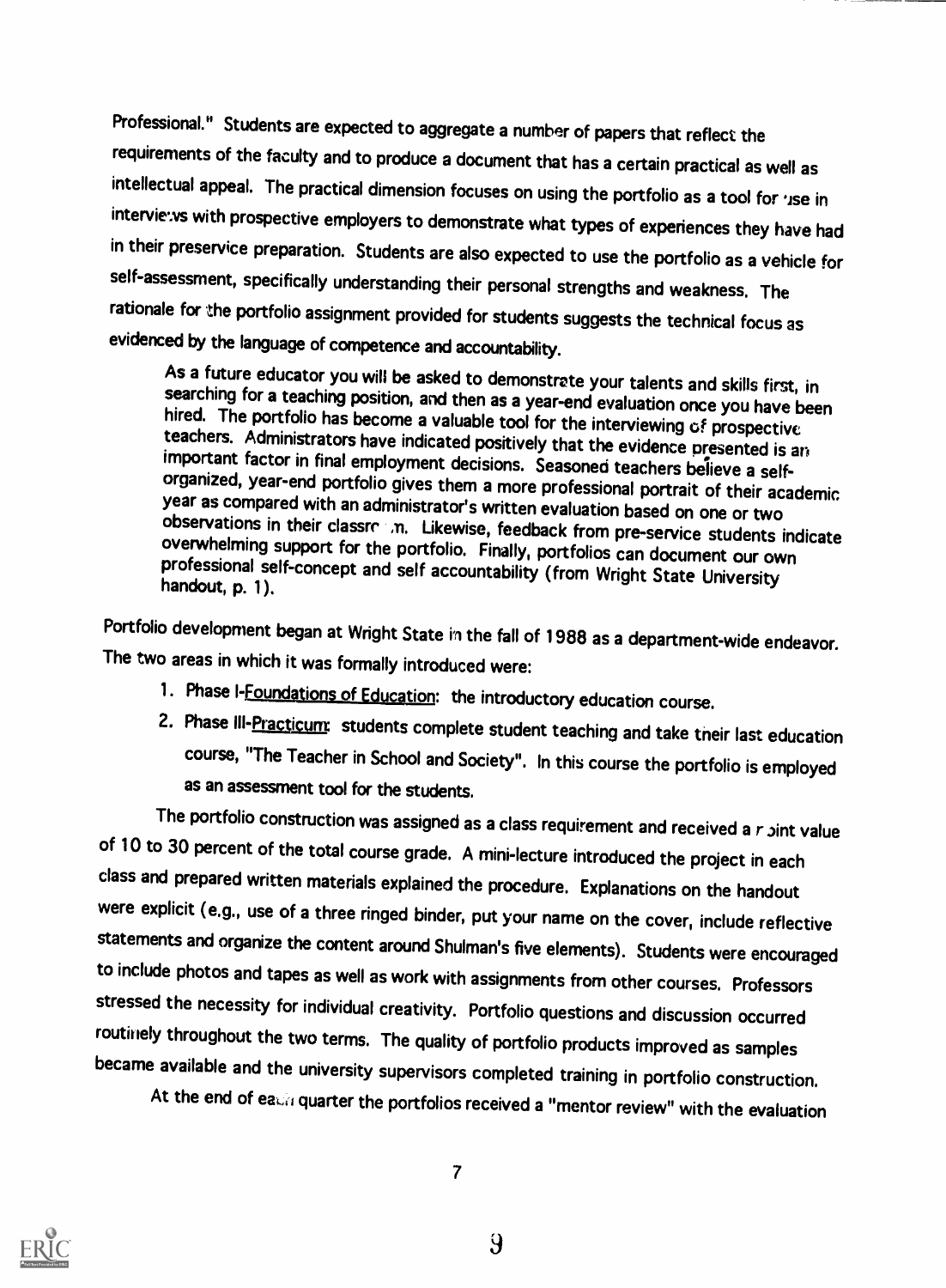centering on general adherence to the prescribed criteria, especially the reflective statements. The mentors used the portfolios during the student/mentor conference held in the last 10 days of the term. The portfolio became an unanticipated asset for these conferences. Students used the portfolio as an analytical tool for their efforts and found the portfolio activity useful in connecting life experiences to undergraduate education.

An element which distinguished the WSU project involved Phase III, Student Teaching. Instructors began portfolio construction in the Fall of 1988. A seminar by the Phase III coordinator introduced the portfolio project, stressing the advantage of having a portfolio available for the job interview process. Photos and tapes, sample lesson plans, teaching units, student teaching feedback reports, critical incident resolution and other teaching evidence were suggested for inclusion. Students received no formal feedback on their portfolios.

For the 1889-90 year the WSU Teacher Education Department officially included portfolio development in all three phases of the teacher education program. Phase II (the methodological phase) started initial inclusion the previous year, with full involvement in 1989-90. Phases I and III refined the portfolio procedures followed in the start-up year. At this writing early in 1992, the following summary outlines Wright State's portfolio project:<br>Limitations: 1. Inconsistent emphasis on the process of portfolio development except the

- 1. Inconsistent emphasis on the process of portfolio development among the introductory foundations faculty (Phase l).
	- 2. Many Phase ll (Methods, classroom management, etc.) courses did not correlate the portfolio process of reflection and development to course content on a consistent basis.
- 
- Strengths: 1. The number of faculty members in all three Phases who have been involved.
	- 2. Over 700 students have completed a portfolio to date, although only about half of them have worked on the process throughout their teacher education program. Most of the others did not start their portfolio development process until late in Phase II and some did not start until Phase III. This has provided an opportunity to initiate studies of the use/non-use of the actual documents during the job-search process and the perceptions of these alumni regarding both the process and the product

An added dimension to the portfolio project involved the Educational Administration area in 1991. The Department of Educational Leadership has committed three faculty members to assist in developing a process for the use of portfolios for selection and retention of entry year

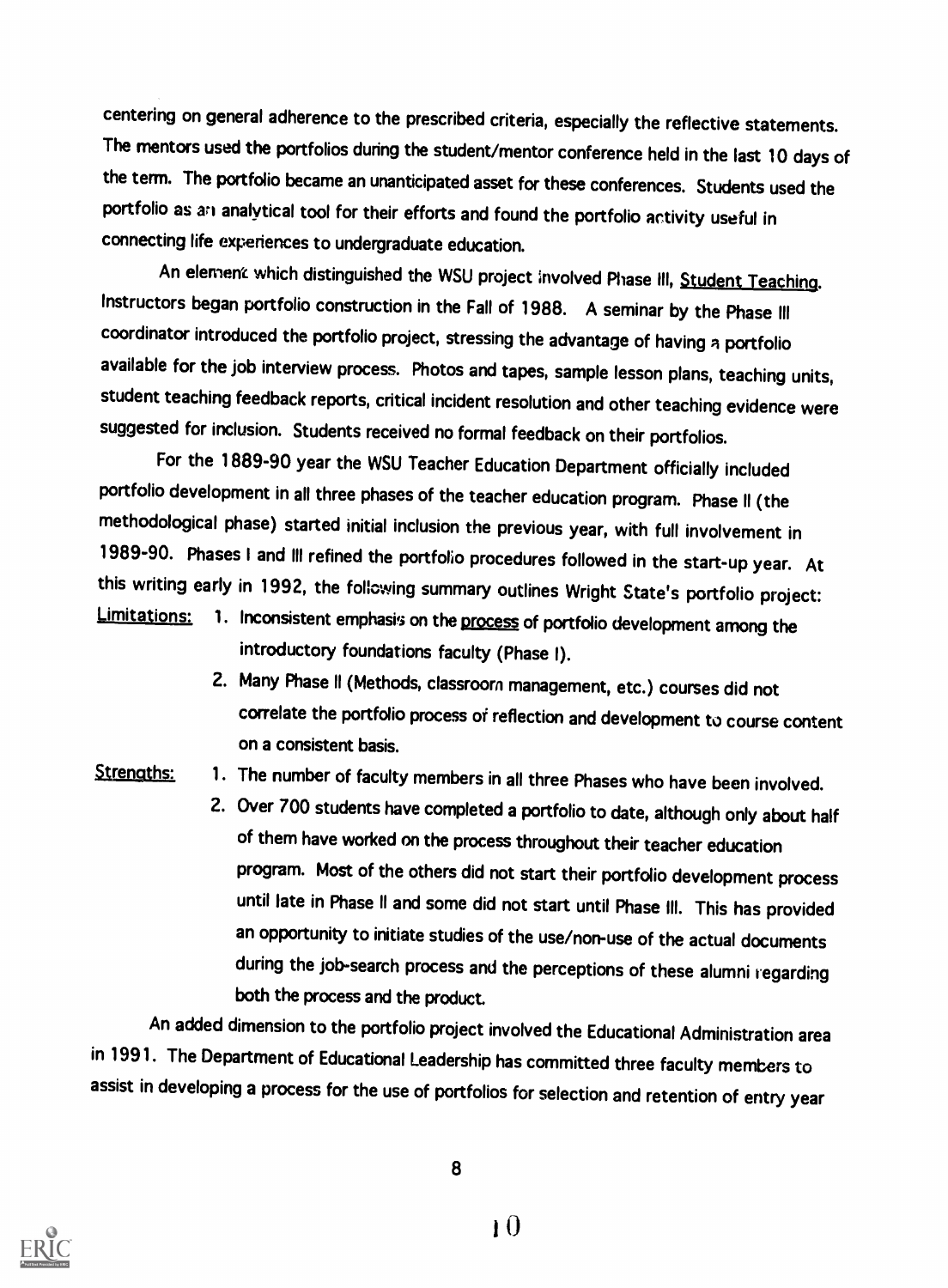teachers. Potentially,, the portfolio process can assist administrators with staff selection and development.

## CONCLUSIONS AND RECOMMENDATIONS

The Ohio Consortium for Portfolio Development is in its fourth year of collaboration in developing reflective practitioners through the use of portfolios. During this time members have met monthly for planning, the sharing of individual activities, and evaluation. They have participated in meetings of the national consortium initiated as part of the Teacher Assessment Project to consider the special assessment needs of America's minority teachers--whether they be native teachers from Alaska, Hispanics, African-Americans or other cultural groups. Over 900 students, both graduate and undergraduate, have participated in the development of portfolios. Some of these students have graduated and are now beginning teachers in the entry year program in Dayton. Experienced teachers in this system have also constructed portfolios during this time. How do these participants evaluate their experience as portfolio constructors?

As the project began, everyone seemed to experience some confusion. The lack of models, uncertainty about the process, and questions about the product concerned the students. Standards evolved as portfolios were assessed by members of OCPD. Within a year, however, students began expressing satisfaction at solving a complex and ambiguous project. Those who generally do not do well on paper-p6ncil tests felt they had an alternate way to present themselves in a positive light. Many "nontraditional" students evidenced higher levels of reflectivity than their more traditional classmates. Although the level of reflectivity in firstyear students and sophomores was not always high, many appreciated the opportunity for reflection that the portfolio provided. Some were helped to recognize the contribution liberal arts courses make to their professional preparation.

Many students still view the portfolio as a competitive edge in the job search. Some personnel directors have been impressed with the portfolios, but it is clear that they will need help in learning how to deal with scores of portfolios if and when more job applicants submit them. As teacher educators, we need to listen to school administrators as they tell us what kinds of documentation they find most helpful. Sessions with the Dayton Area Superintendents Association revealed that central office administrators wanted  $\mu$  summary of the portfolio rather than the document itself. While the practicality of this is apparent, the danger of the potency of



9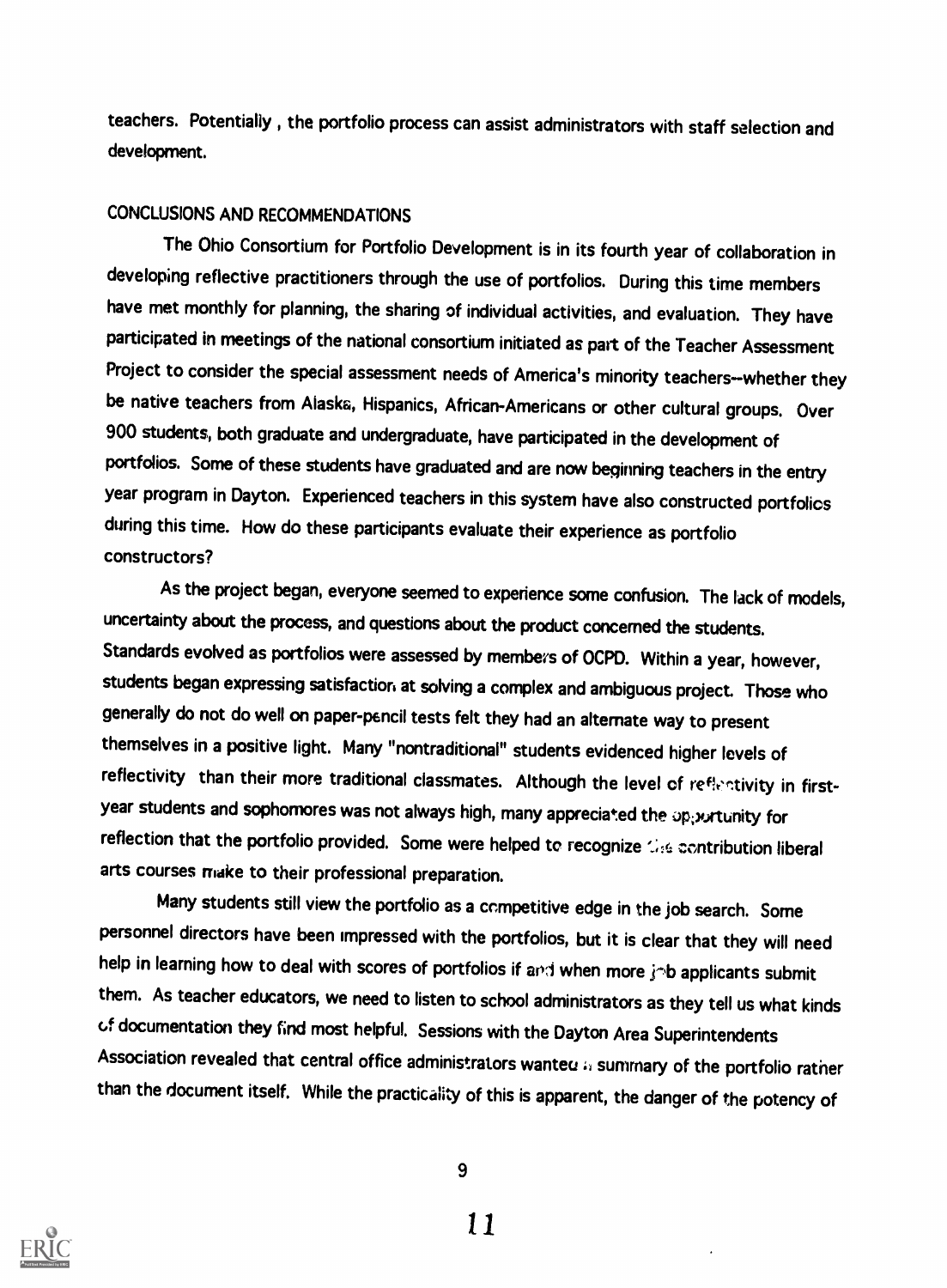the process being reduced to yet another empty "indicator" is real.

The three models described above are neither "pure" in design nor mutually exclusive. Instead they represent a general disposition of each institution in terms of broader expectations regarding what can or should occur in the portfolio development process. The portfolios are also beginning to develop a character that is reflective of broader institutional themes. This may be the most important aspect of the endeavor-the ability of the portfolios to help students develop schema consistent with institutional themes. The differences are a source of strength and demonstrate the multi-dimensional nature of portfolio development, which is not a prescriptive procedure but rather an intellectual process that is guided in part by an institution's theme, in part by the faculty's biases regarding outcomes, and in part by each student's own sense of intellectual pursuit.

Viewing portfolio development as an intellectual process could produce a penetrating and useful conversation about teaching. Such a conversation, by treating teaching as a humane endeavor with particular forms of expression evolving in and through situated accomplishments, might even become a means for educators to cooperative in attaining a high standard of practice (Bird, 1990).

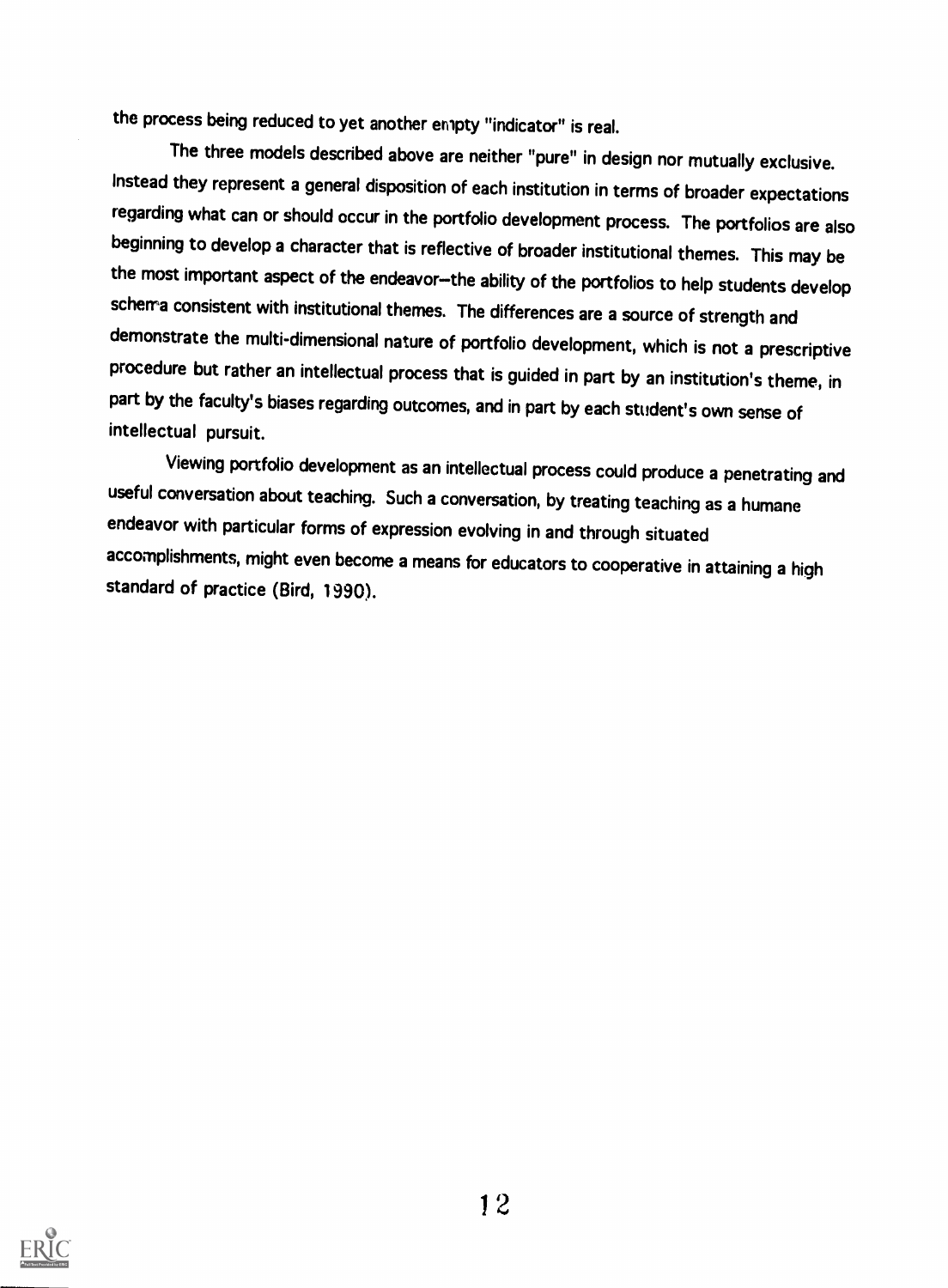### References

- Bird, T. (1990). The schoolteacher's portfolio: An essay on possibilities. In J . Millman and L Darling-Hammond (Eds.), The new handbook of teacher evaluati in. (2nd ed.) 241-256. Newburg P and, CA: Sage.
- Burnett, D. G. (1985). "Giving credit where credit is due: Evaluating experimental learning in the liberal arts." Innovative Higher Education. 10(1), 43-54.
- Carnegie Forum on Education and the Economy. (1986). A Nation prepared: Teachers for the 21st Century. New York: Carnegie Forum on Education and the Economy.
- Clark, G. & Zimmerman, E. (1983). "Identifying artistically talented students." School A rts. 83(3), 22-25.
- Curtis, P. and others. (1985). "Documentation of inpatient experiences of resident physicians." Journal of Medical Education. 60(5), 408-410.
- Darling-Hammond, L. (1988). "Teacher quality and educational equality." College Board Review, 148.16-23.
- Elbow, P. & Balanoff, P. (1986). "Portfolios as a substitute for proficiency examinations." College Composition\_and\_Communication. 37(3), 336-339.
- Entry Year Teacher Program: 1989-90. Proposal submitted to the office of Staff Development of Dayton Public Schools by Anna Mays of the Division of Professional Practice and Research, College of Education and Human Services, Wright State University, Dayton, Ohio.
- Forrest, A (1990). Time will tell. Washington, DC: American Association of Higher Education.
- Furtwengler, C.B. (1985). "Evaluation procedures in the Tennessee Career Ladder Plan." Paper presented at the Annual Meeting of the American Educational Research Association. (ERIC Document Reproduction Service No. ED 259 012)
- Mills, R.P. (1990, April). "Using portfolios to assess achievement." Education Digest. 55, 51-53.
- Oeschle, L. (1990,Fall). "Portfolios and RN's: An evaluation." Journal of Nursing Education. 29, 54-59.
- Paulson, F. L. et.al. (1991, February). "What Makes a Portfolio a Portfolio?" Educational Leadership, 48, 60-63.
- Putka, Gary. (1989, July). "Education degree isn't a requirement in plan to certify teachers nationally." The Wall Street Journal.
- "Reflection: A Proposal." Submitted to the Carnegie Foundation of New York by the Ohio Consortium for Portfolio Development, July 1989.
- Rief, L. (1990, March). "Finding the value in evaluation: Self-assessment in a middle school classroom." Educational Leadership, 47, 24-29.
- Ross, Dorene D. (1989). "First steps in developing a reflective approach." Journal of Teacher Education, 30 (2), 22-30.

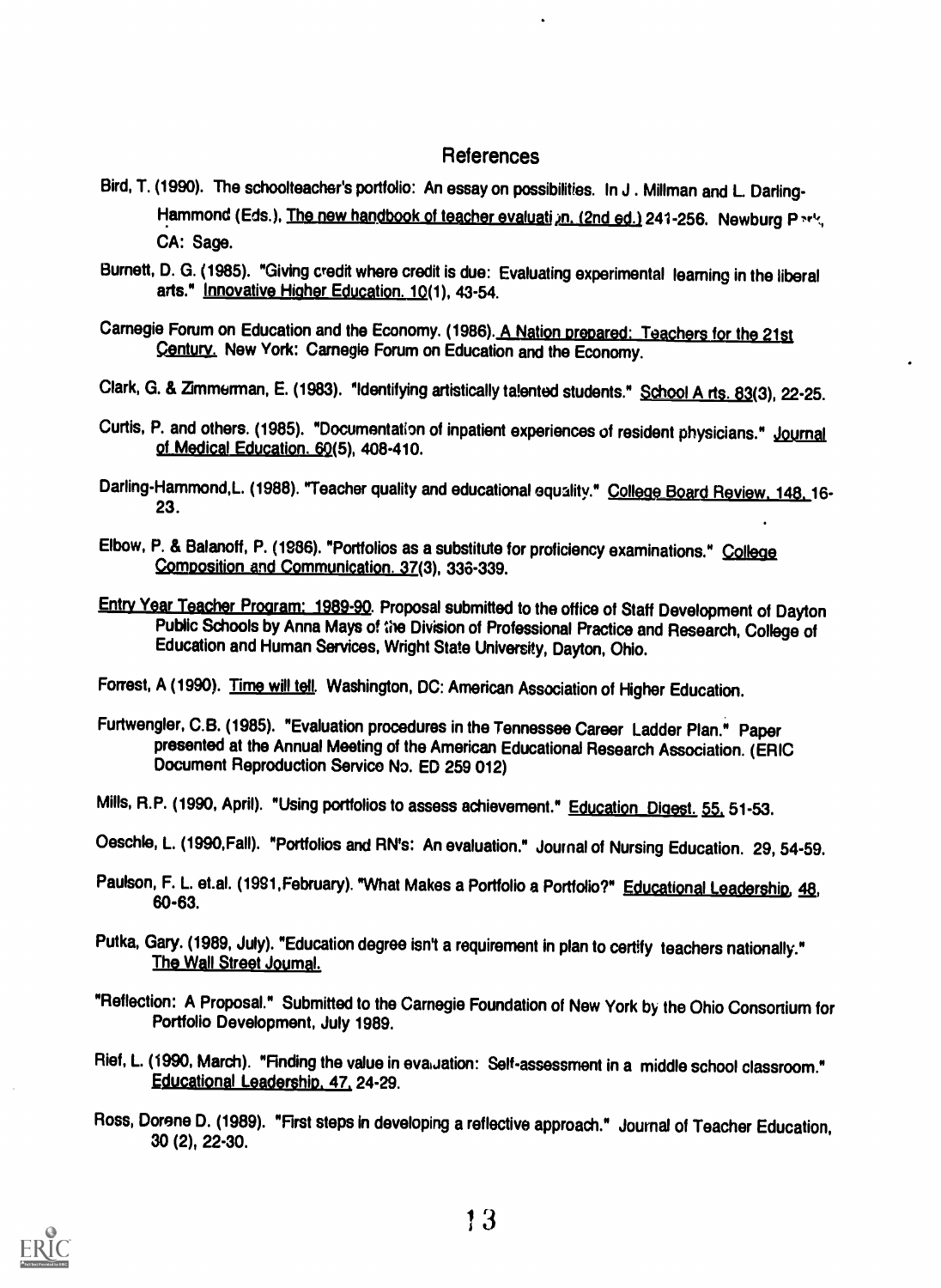- Shulman, J.H. and Colbert, J. A. (1989,Spring). "Cases as catalysts for cases: !nducing reflection in teacher education." Action Teacher Education. 11. 44-52.
- Shulman, L.S. (1990, Spring). "Reconnecting foundations to the substance of teacher education." Teachers College Record, 91, 300=310.
- Shulman, L.S. (1986). "Those who understand: Knowledge growth in teaching" Educational Researcher.  $15(2)$ , 4-10.
- Shulman, L.S., Haertel E. & Bird, T. (1988). "Toward alternative assessments of teaching: A report of work in progress." Unpublished paper, Stanford University, Palo Alto, CA.

Simmons, J. (1990, March). "Adapting portfolios for large-scale use." Educational Leadership. 47,28.

Soares, E.J. & Goldgehn, L.A. (1985). "The portfolio approach to business education." Bulletin of the Association for Business Communication. 48 (3), 17-21.

Teacher Assessment Project Newsletter. 2(2) Fall-Winter, 1988.

- Terry, G.L. & Eade, G.E. (1983). "New Roles for meeting challenges in professional development." Paper<br>presented at the Annual Conference of the Association of Teacher Educators. (ERIC Document<br>Reproduction Service No. ED
- Valencia, S. (1990, January). " A portfolio approach to classroom reading assessment: The ways, whats, and hows." The Reading Teacher. 43, 338-440.
- VanManen, M. (1977). "Linking ways of knowing with ways of being practical." Curriculum Inquiry. 6, 205-<br>228.
- Vavrus, L. (1990, August). "Put portfolios to the test." Instructor. 100.48-50.
- Watkins, B.T. (1989, July). "Researcher nears climax of 4-year project to evaluate school teachers." The Chronicle of Higher Education. 35, A3.
- Wolf, K. (1991, October). "The Schoolteacher's Pcrtfolio" Issues in Design, Implementation, and Evaluation." Kapoan. 73 (2), 129-136.
- Zenoff, E.H. & Barron, J.A. (1983). "So you want to hire a law professor?" Journal of Legal Education.<br>33(3), 492-510.

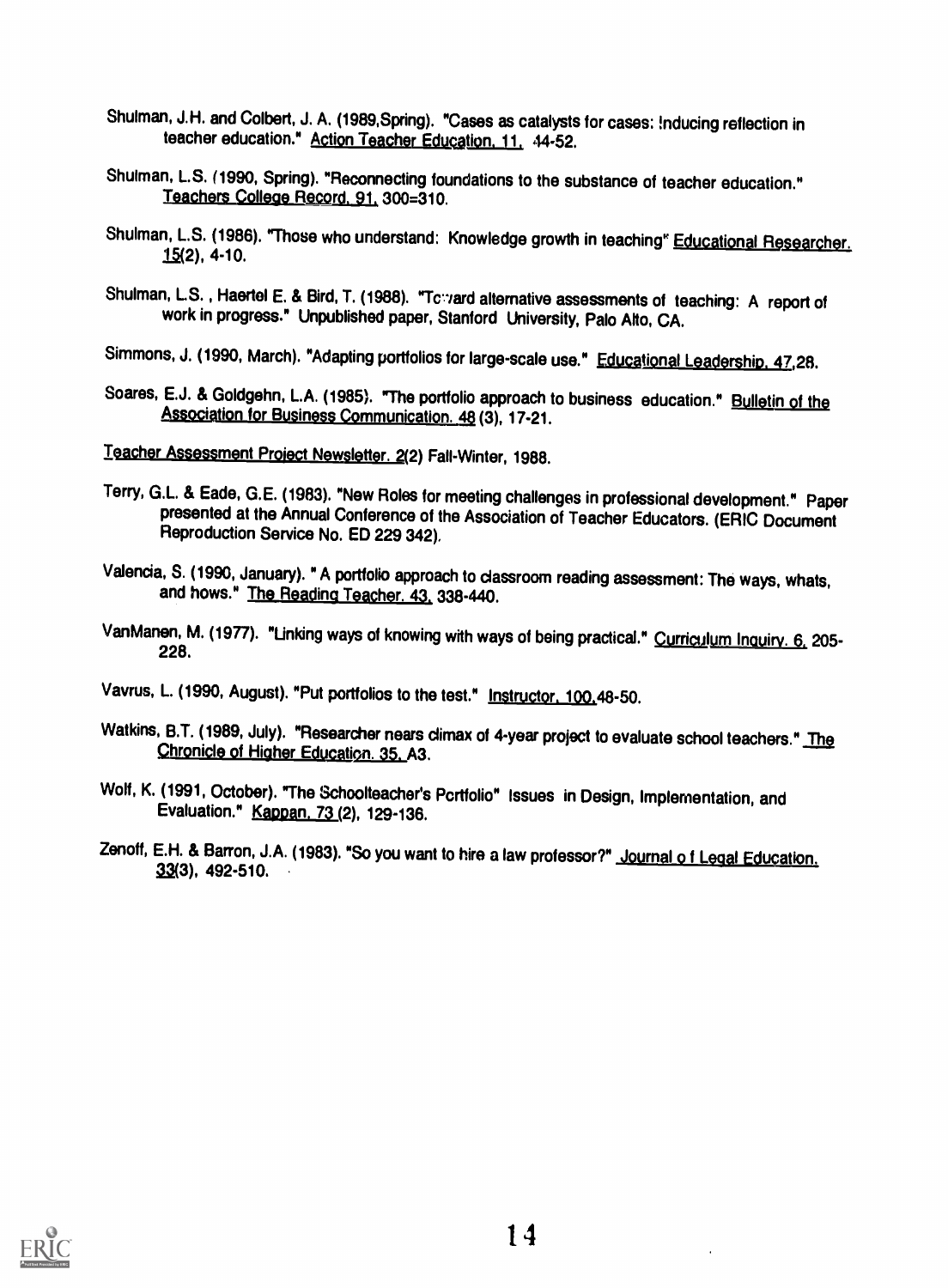





The University of Dayton

The Ohio Consortium for Portfolio Development

# PORTFOLIO DEVELOPMENT IN TEACHER EDUCATION AND . EDUCATIONAL LEADERSHIP

American Association of Colleges for Teacher Education

San Antonio, Texas

February 1992

Funded by: **Office of Elemantary and Secondary Education** Drug-Free Schools and Communities Program Award No. S207A10183 10/1/91